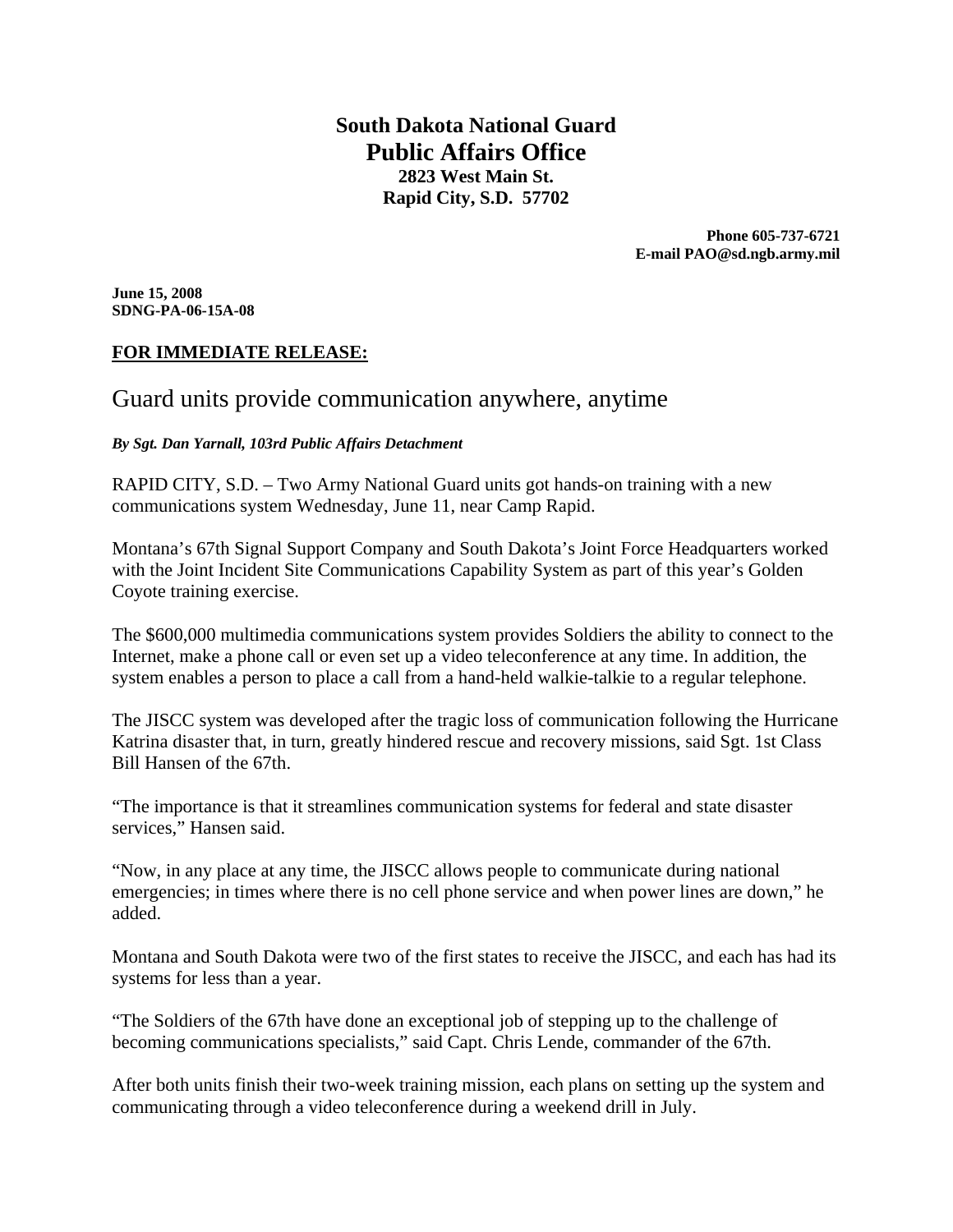## **High resolution photos will be available at the following Web site:**

**LINK:** https://sdguard.ngb.army.mil/sites/GC2008/default.aspx

## **Photo Cut Lines:**

**080611-A-4806Y-052.JPG:** Capt. Lew Weber of Joint Force Headquarters, South Dakota Army National Guard, works on setting up the Joint Incident Site Communications Capability system Wednesday, June 11, at West Camp Rapid, Rapid City, S.D., as part of the 2008 Golden Coyote training exercise. (Army National Guard photo by Sgt. Dan Yarnall) (RELEASED)

**080611-A-4806Y-058.JPG:** Capt. Lew Weber of the South Dakota Army National Guard Joint Force Headquarters finishes setting up the Joint Incident Site Communications Capability system Wednesday, June 11, at West Camp Rapid, Rapid City, S.D., as part of the 2008 Golden Coyote training exercise. (Army National Guard photo by Sgt. Dan Yarnall) (RELEASED)

**080611-A-4806Y-061.JPG:** Capt. Lew Weber of Joint Force Headquarters, South Dakota Army National Guard, makes some final checks to the Joint Incident Site Communications Capability system Wednesday, June 11, at West Camp Rapid, Rapid City, S.D., as part of the 2008 Golden Coyote training exercise. (Army National Guard photo by Sgt. Dan Yarnall) (RELEASED)

**080611-A-4806Y-049.JPG:** Members of the 67th Signal Support Company, Montana Army National, set up operations Wednesday, June 11, at West Camp Rapid, Rapid City, S.D., as part of the 2008 Golden Coyote training exercise. (Army National Guard photo by Sgt. Dan Yarnall) (RELEASED)

**080611-A-4806Y-038.JPG:** Spc. Coffi Delgadio of the 67th Signal Support Company, Montana Army National Guard, helps set up the Joint Incident Site Communications Capability system Wednesday, June 11, at West Camp Rapid, Rapid City, S.D., as part of the 2008 Golden Coyote training exercise. (Army National Guard photo by Sgt. Dan Yarnall) (RELEASED)

#### **Location of South Dakota National Guard Public Affairs Office:**

2823 West Main Street Building 400 Rapid City, SD 57702-8186 (605) 737-6721

## **MEDIA WISHING TO EMBED are asked to RSVP with Maj. Orson Ward at (605) 737- 6721, cell (605) 431-8753 or via E-mail at orson.ward@us.army.mil.**

FOR ADDITIONAL INFORMATION about the South Dakota National Guard, please visit our Web site at https://sdguard.ngb.army.mil/default.aspx